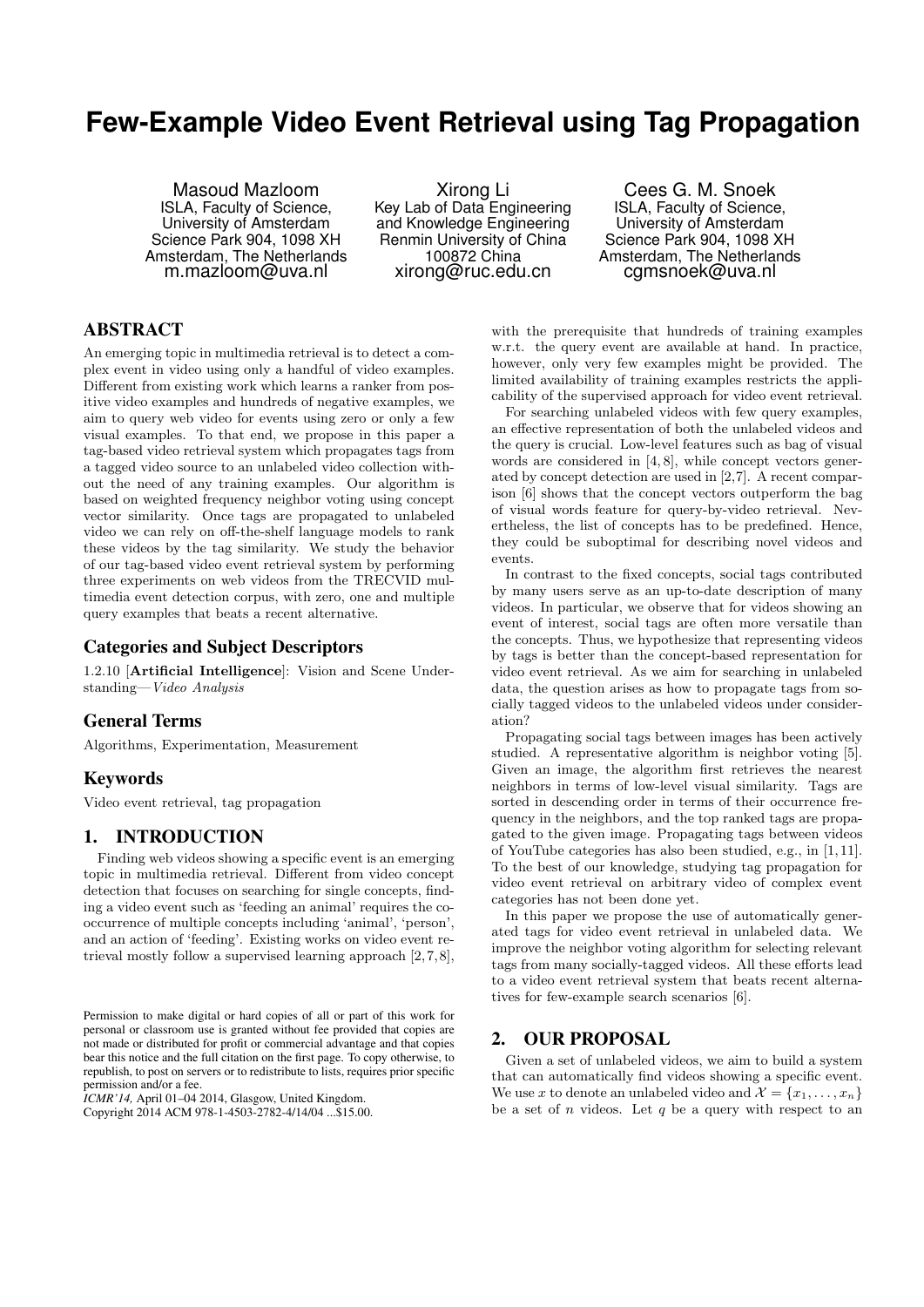event of interest. At the heart of our system is a conditional probability function  $p(x|q)$  which measures the possibility of the video *x* containing the event. Accordingly, the system retrieves video events by sorting videos in  $X$  in descending order according to  $p(x|q)$ .

We propose to realize  $p(x|q)$  in a tag space which covers a broader range of visual semantics than a restricted set of pretrained concept detectors can cover. Let  $\mathcal{T} = \{t_1, \ldots, t_m\}$ be a vocabulary of *m* tags, where each tag corresponds to a dimension in the tag space. Next, we describe how to map both the videos and the query into the tag space, followed by a language model approach for computing  $p(x|q)$ .

### 2.1 Tag Propagation

Given an unlabeled video  $x$ , we map it into the tag space by propagating relevant tags from a set of labeled videos. We refer to this set as a *source set*, consisting of *l* videos. Each video in the source set is labeled with some tags from *T* by Internet users.

For tag propagation between videos, we adapt the neighbor voting algorithm [5]. Where the traditional neighbor voting relies on low-level visual features to find visual neighbors [1, 11], we prefer concept vectors as these were recently shown to be more reliable for similarity matching of videos [6]. Moreover, we assign different weights to the neighbors in terms of their similarity to the test video. Let  ${s_1, \ldots, s_k}$  be the *k* nearest neighbors retrieved from the source set. For each tag  $t \in \mathcal{T}$ , we compute its relevance score w.r.t. the video *x* as:

$$
rel(t; x) = \frac{\sum_{i=1}^{k} w(x, s_i) \cdot \alpha(t, s_i)}{k} - \frac{\sum_{i=1}^{l} w(x, s_i) \cdot \alpha(t, s_i)}{l},
$$
\n
$$
(1)
$$

where  $\alpha(t, s_i)$  returns 1 if the video  $s_i$  is labeled with the tag, and 0 otherwise. The weighting function  $w(x, s_i)$  is the similarity between the video of *x* and *si*. As the last term in Eq. 1 shows, we introduce a weighted prior to suppress frequently used tags. Using  $rel(t; x)$ , we sort all the tags in descending order, and select the top *h* ranked tags as the propagated tags for the video *x*. Figure 1 demonstrates some of the tag propagation results.

For a query *q* expressed in terms of a video, we apply the same tag propagation technique on the query video.

#### 2.2 Video Retrieval by Propagated Tags

Once we have propagated tags to all videos on which we want to perform retrieval, we are ready to compute  $p(x|q)$ in light of the similarity between the tags of the query *q* and the tags of videos in test set  $\mathcal{X}$ . Since both the query *q* and the videos in  $X$  are now mapped into the common tag space, a number of well established text retrieval techniques can be leveraged with ease. In this work, we choose the popular Jelinek-Mercer language model approach [13].

Given that  $p(x)$  follows a uniform distribution, ranking videos by  $p(x|q)$  amounts to ranking videos by  $p(q|x)$ . To compute  $p(q|x)$ , we use a unigram model, that is,

$$
p(q|x) = \prod_{t \in q} p(t|x)^{c(t,q)},\tag{2}
$$

where  $c(t, q)$  returns the occurrence frequency of a tag  $t$  in the query *q*. Following the Jelinek-Mercer approach [13], we compute  $p(t|x)$  as

$$
p(t|x) = \lambda \cdot \frac{c_k(t,x)}{c(x)} + (1 - \lambda) \cdot p(t|\mathcal{X}),\tag{3}
$$

where the parameter  $\lambda$  controls the influence of the prior  $p(t|\mathcal{X})$ , which is  $\frac{c(t,\mathcal{X})}{c(\mathcal{X})}$ . In this formula  $c(z)$  is the number of tags in z. If *t* is one of the tags propagated to *x*,  $c_k(t, x)$ returns the frequency of *t* in *k*-nearest neighbor of x, and 0 otherwise.

# 3. EXPERIMENTAL SETUP

# 3.1 Data Set

For the event retrieval experiments we rely on the challenging web video corpus from TRECVID 2013 [12]. It comes with ground truth annotations at video level for 20 real-world events, including life events, instructional events, sport events, etc. The TRECVID corpus comes with many partitions optimized for event classification. For the purpose of our experiments we consider as our *source set* the Research partition (10K), the positive event videos (2K) and the (negative) background videos (8K). We report all our results on the MED-test partition which contains 27K videos. Besides the video files, TRECVID also provides for many videos a sentence level description of the content. We would like to stress that in our experiments we only rely on sentence-level descriptions belonging to videos in the source set, we do not consider any sentences that are provided for the test set.

#### 3.2 Implementation

For finding the *k*-nearest neighbors in the tag propagation process, we follow the two implementations provided by [6]. The first feature is a concept vector containing 1,346 concept detector scores for one frame every 2 seconds and aggregated into a video-level representation by average-pooling [7]. The second feature is a standard bag-of-words using densely sampled SIFT descriptors with VLAD difference coding [3] using a 1024 words codebook. As suggested in [6], we use normalized correlation as the similarity metric. We empirically set the number of neighbors *k* to 50 and the number of preserved tags t to 20. We set  $\lambda$  in Eq.(3) to 0.5 as suggested by [13].

#### 3.3 Experiments

*Experiment 1: Event retrieval using zero examples*. In this experiment we focus on tag-based event retrieval without video examples. We use the TRECVID provided text description per event as a query. After extracting the individual terms and removing stop words, we represent each query as a tag vector. Then we retrieve the videos in the test set using the similarity between the query tags and the propagated tags for the videos in the test set using Eq. (3). For the similarity used for tag propagation, we compare both the concept vector and the bag of visual words features.

*Experiment 2: Event retrieval using one example*. In this experiment we assume that we have only one example video per event. We compare the proposed tag-based retrieval system with a recent concept-based retrieval system [6]. For concept-based retrieval, we rank videos in the test set using the concept vector of the query and the concept vector of the test videos. For tag-based retrieval, we retrieve the videos in the test set using the similarity be-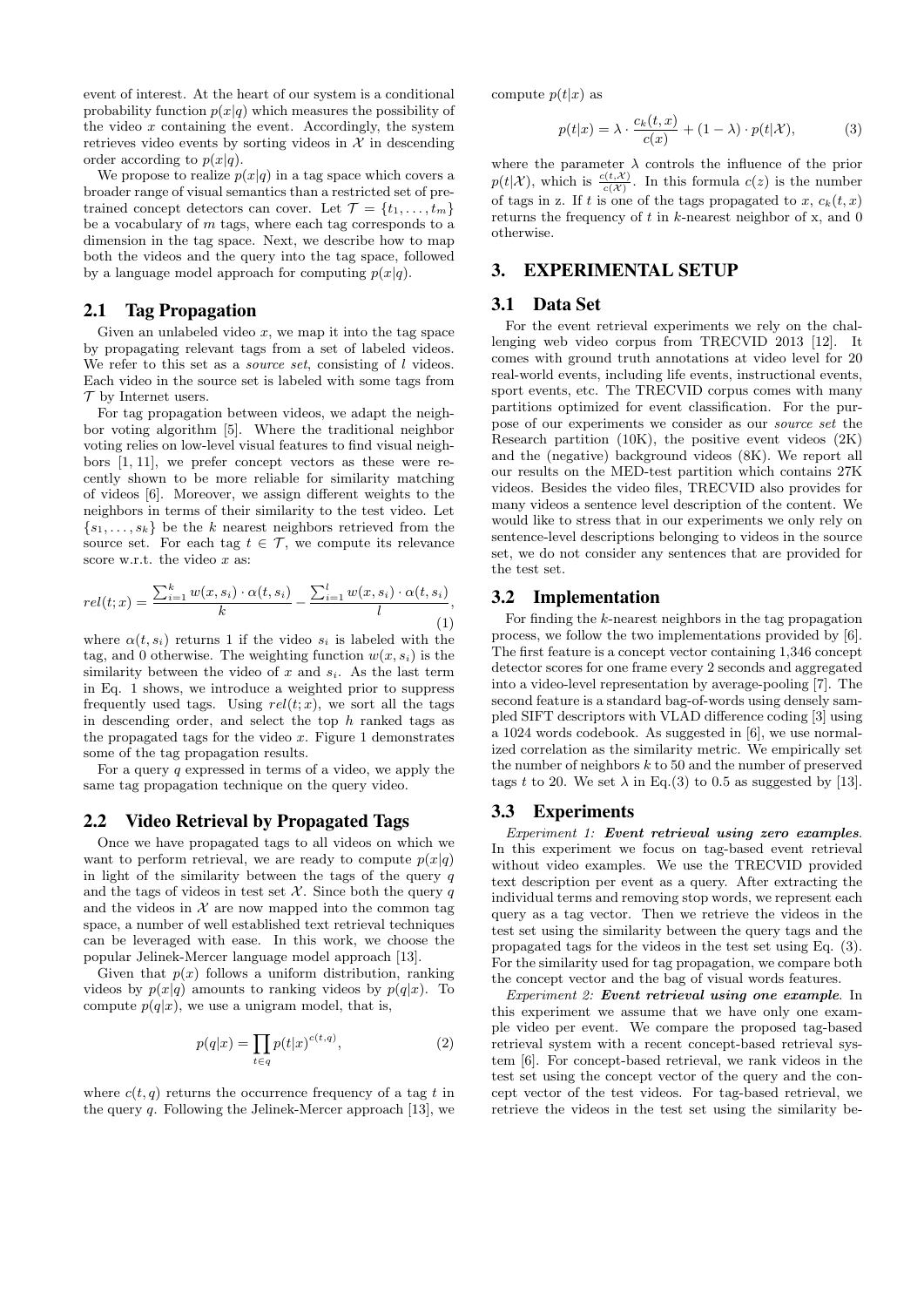| Video event example |                 | Propagated tags                                            |
|---------------------|-----------------|------------------------------------------------------------|
|                     | <b>Concepts</b> | Town-hall-meeting, audience, signs, questions, flag        |
|                     | <b>BoW</b>      | Ceremony, argue, indoors, town-hall-meeting, fan           |
| $\cdots$            | Concepts        | Flash-mob, dance, mall, freeze, protestors, crowded        |
|                     | <b>BoW</b>      | Flash-mob, dancing, gathering, streets, mall, outdoors     |
| $\cdots$            | <b>Concepts</b> | Birthday-party, family, birthday, battery, infant, singing |
|                     | <b>BoW</b>      | animals, infant, friend, celebrating, cake, battery        |
| .                   | <b>Concepts</b> | Mountain, hike, rock, climb, climber, tree                 |
|                     | <b>BoW</b>      | Climbing, climb, rock, mountain, woods, forest             |

Figure 1: Example videos for the events 'town hall meeting', 'flash mob gathering', 'birthday party', and 'rock climbing', from top to bottom, with the automatically propagated tags using concept vector features and bag of visual word features, respectively. Concept vector features result in more meaningful tags.

tween the propagated tags of the query and the propagated tags of the test videos.

*Experiment 3: Event retrieval using multiple examples*. In this experiment we investigate the effect of using multiple video queries. Again we compare the tag-based retrieval system and the concept-based retrieval system. We follow [6,9,10] and use eight example videos per event, which are selected at random from all available queries. For conceptbased retrieval, we adopt the score-pooling fusion [6]. In tagbased retrieval, we consider both early tag-fusion and late result-fusion. In early tag-fusion, we combine the tags of all the eight queries to create a single query. While in the late result-fusion, the retrieval results of the individual queries are combined using average pooling. To cancel out the accidental effects of randomness, we repeat the procedure of selecting eight queries 100 times and report the averaged performance.

Evaluation criteria Following the common practice in the literature, the retrieval performance is measured in terms of average precision (AP), which combines precision and recall into a single metric [12]. We also report the average retrieval performance over all events as the mean average precision (MAP).

# 4. RESULTS

*Experiment 1: Event retrieval using zero examples*. As shown in Figure 2, using tags propagated by the concept vector similarity, with an MAP of 0.096, is better than using tags propagated by the bag of visual word feature, with an MAP of 0.061. Looking into the individual events, for 18 out of the 20 events, tag propagation by the concept vector similarity surpasses its bag of visual words counterpart. Some qualitative results are given in Figure 1. So for the remaining two experiments we consider tag propagation by neighbor voting using concept vectors. The result also shows that with tag propagation, we can retrieve complex events from unlabeled videos using only textual queries.

*Experiment 2: Event retrieval using one example*. As shown in Figure 3, tag-based retrieval shows a consid-



Figure 2: Experiment 1: Event retrieval using zero examples. Retrieval using tags propagated by concept vector similarity is better than retrieval using tags propagated by bag of visual words similarity.

erable improvement over concept-based retrieval (0.197 vs 0.037). Since the event video examples are visually diverse, a single query alone cannot cover all possible semantic variations of an event. In contrast, as videos of the same event tend to share a set of similar tags, we mitigate the negative effect of visual diversity. Consider the event 'Dog show', for instance. Tag-based retrieval and concept-based retrieval scores an AP of 0.232 and 0.021, respectively. For conceptbased retrieval, we observe that many of the retrieved videos contain animals, like the ones relevant to the event 'Grooming animal', which are visually similar to 'Dog show' videos. By contrast, tags such as 'competitive-exhibition', 'judges', 'group-of-dog', and 'Sheepdog-trial' are propagated to the 'Dog show' videos. Such tags provides a better discrimination between this event and the other events. From the results, we conclude that representing videos as a vector of